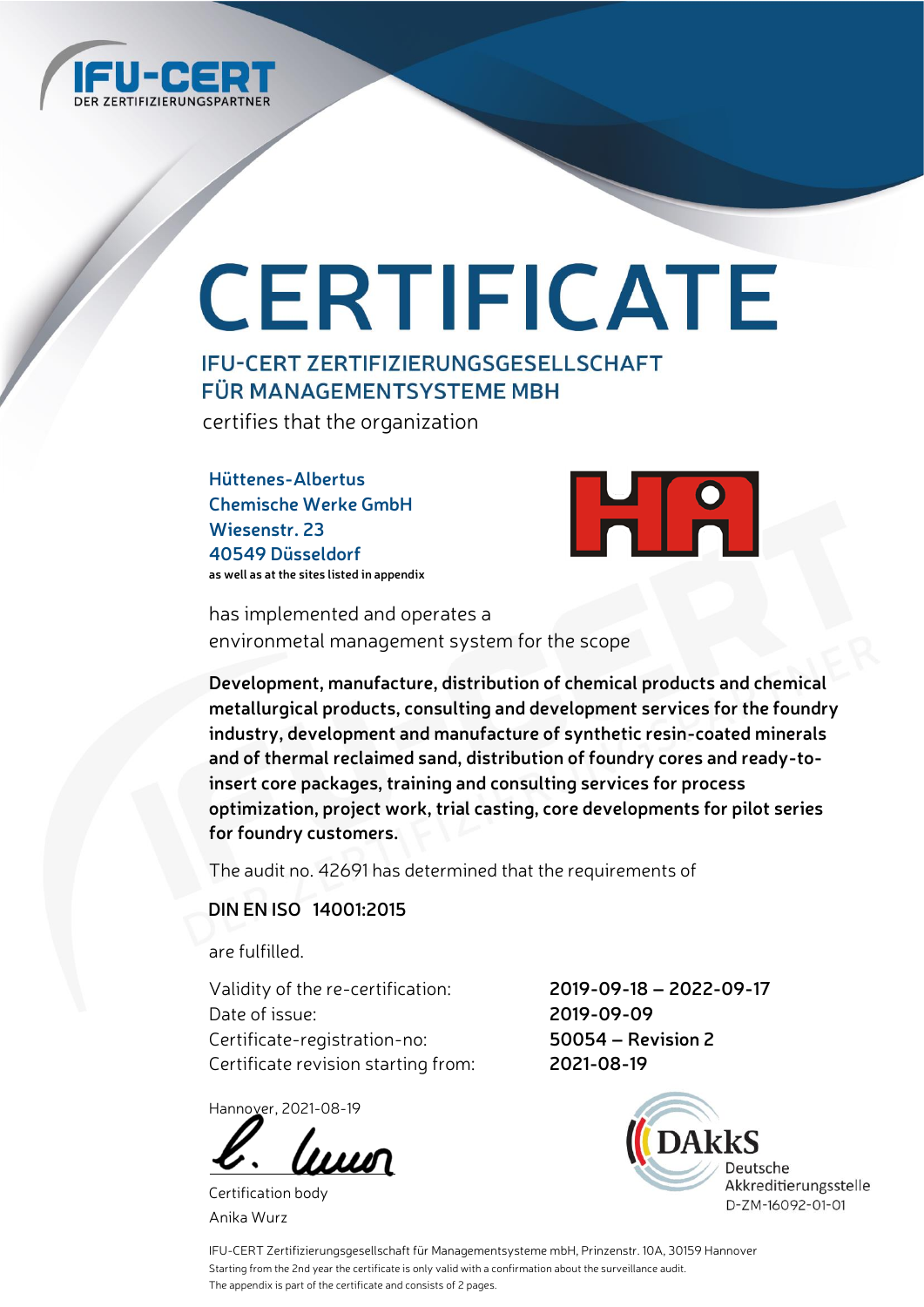

#### **Appendix to certificate no. 50054 – Revision 2**

### **Hüttenes-Albertus Chemischer Werke GmbH operates the management system according to DIN EN ISO 14001: 2015 at the following sites:**

| Sites: |                                                                                                                 | Scopes:                                                                                                                                                   |
|--------|-----------------------------------------------------------------------------------------------------------------|-----------------------------------------------------------------------------------------------------------------------------------------------------------|
| 01     | Hüttenes-Albertus<br><b>Chemische Werke GmbH</b><br>Hansastr. 1<br>30419 Hannover                               | Development, manufacture and<br>distribution of chemical products for<br>the foundry industry                                                             |
| 02     | Hüttenes-Albertus<br><b>Chemische Werke GmbH</b><br>Grotrian-Steinweg-Str. 6<br>38112 Braunschweig              | Development and manufacture of<br>synthetic resin-coated minerals and<br>of thermal reclaimed sand                                                        |
| 03     | <b>Chemex Foundry Solutions GmbH</b><br>Maschstr. 16<br>31073 Delligsen<br>Certificate extract 50054.4 - Rev. 2 | Development, manufacture and<br>distribution of chemical metallurgical<br>products and distribution of foundry<br>cores and ready-to-use core<br>packages |